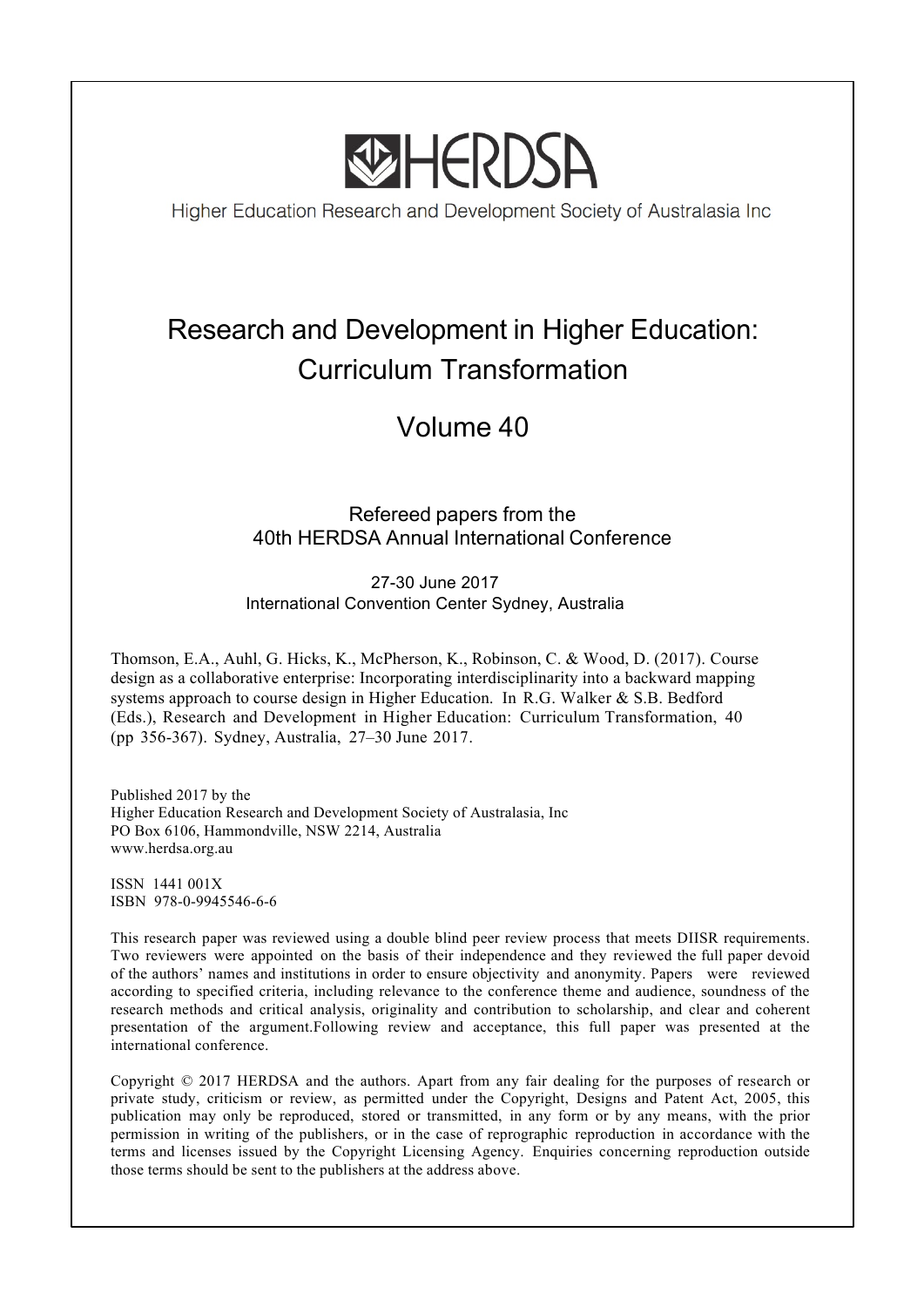## **Course design as a collaborative enterprise: Incorporating interdisciplinarity into a backward mapping systems approach to course design in Higher Education**

#### **Elizabeth A Thomson**

Charles Sturt University, Wagga Wagga, Australia ethomson@csu.edu.au

#### **Greg Auhl**

Charles Sturt University, Bathurst, Australia gauhl@csu.edu.au

**Kerri Hicks** Charles Sturt University, Orange, Australia khicks@csu.edu.au

#### **Kerstin McPherson**

Charles Sturt University, Albury, Australia kmcpherson@csu.edu.au

**Caroline Robinson** Charles Sturt University, Albury, Australia corobinson@csu.edu.au

#### **Denise Wood**

Charles Sturt University, Bathurst, Australia dwood@csu.edu.au

The Higher Education sector in Australia is no longer protected by its national border. Traditional universities across Australia are experiencing competition unlike anything that has occurred in the past (Universities Australia 2013; Norton 2013; Ernst & Young 2012; Maringe and Sing 2014; Stromquist and Monkman 2014). In this climate, the need to be distinctive and able to offer something *more* to the student is part of a counter response to greater competition (Seimens 2004). Charles Sturt University has approached this challenge by recognising the need for quality improvements in learning and teaching. CSU has introduced a university-wide, collaborative course design process to address this. Through a process of backward mapping, learning outcomes, learning experiences and authentic assessment tasks are aligned with a set of graduate attributes comprising both industry and professional standards. The value of this interdisciplinary collaboration is important to highlight, as it facilitates a creative and innovative approach to curriculum design. Academic and professional staff external to a course team/School/Faculty, offer new perspectives which academics within a specific discipline may not conceive when working in relative isolation. Using this model of working, course review becomes a process which facilitates 'boundary spanning'. This paper presents a case study – a Bachelor of Physiotherapy - which illustrates the application of this backward mapping approach to curriculum design. This approach of interdisciplinary collaboration and iterative feedback enabled a philosophical shift away from the historical medical model to a holistic social model of health provision.

**Keywords:** collaboration, critical feedback, constructive alignment.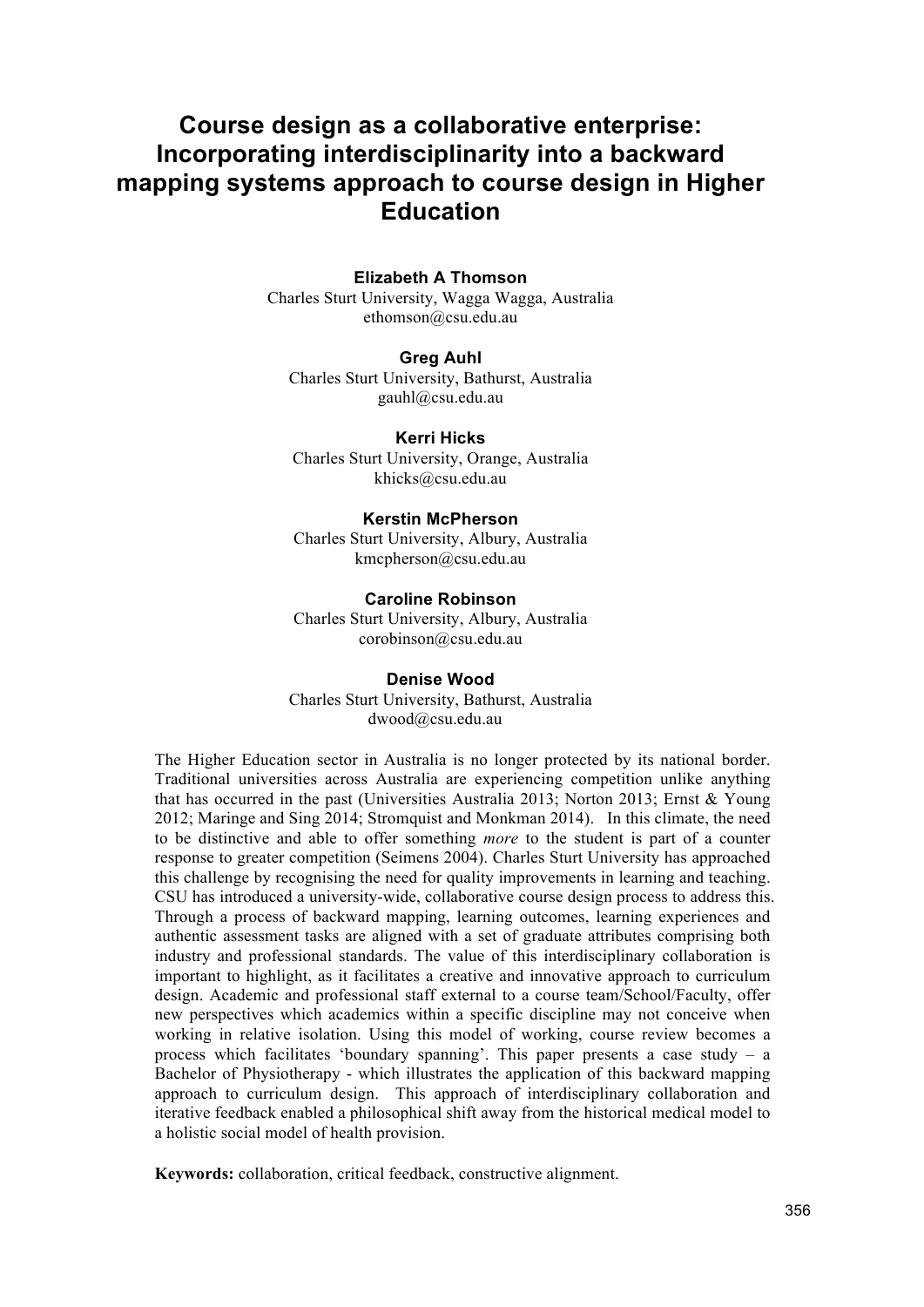#### **Introduction**

As competition in the Australian higher education sector increases (Universities Australia 2013; Norton 2013), the need to lift the undergraduate student experience increases as well. The *emotionally attached* student can contribute to increased enrolment through informal, *wordof-mouth* recommendations (da Rosa Borges & de Mello 2015). But beyond sector pressures, to remain competitive, lifting the student experience is more about quality education which is now of interest to governments as they link funding to quality through the Tertiary Education Quality and Standards Agency (TEQSA). Universities need to be able to demonstrate quality systematically across their suite of courses (degrees) to satisfy the external, government quality assurance requirement.

Since TEQSA began quality assuring learning and teaching across the Australian higher education sector, a spotlight has been directed towards quality course design, not just randomly but systematically across the universities' course offerings. Traditionally across Australia, course design involved subject offerings designed by individual academics, arranged into a plausible course of study within the scope of recommendations provided by a review panel comprising internal and external members. While this process takes the external environment relevant to each course into account, it does not necessarily systematise the process of ensuring alignment of TEQSA and industry standards to learning outcomes and assessment. Typically without a commonly applied process to enable constructive alignment, it is difficult to know if alignment is achieved both within a subject and between subjects within a course of study. It can be argued that in some cases, courses are made up of a range of subjects pieced together more like a jigsaw – subjects that 'fit' together to form a whole – rather than a coherent course of study relevant to industry and the employment needs of students, built to specifications arising from needs analyses. In addition, this jigsaw model might not consider the student learning experience across the whole course, increasing the risk of redundant content, inadequate attention to pedagogy, inappropriate assessment, or over assessment. This approach to course design may result from an isolated effort by an individual course director who leads the course review process, removed from other course reviews, or from a course team attempting to bring all stakeholders into the process but isolated from the broader context. This isolated manner resembles a cottage industry (T. Downes, personal communication, June 1, 2016) rather than an 'industrial' systems approach.

To address this cottage industry approach to course design and the risks it poses to course quality, universities need to consider institution-wide, systematic approaches to course design which place a 'quality' student experience at the core of the endeavor. Not only can a systematised approach address TEQSA requirements, it is assumed that it could also lift quality to positively impact the student experience.

An example of a systematised course design approach has been introduced at Charles Sturt University (CSU). The initiative entitled Smart Learning (SL) began in 2011 in the Faculty of Education and evolved to include both the methodology and technologies for a universitywide approach to course design and appoval process (Bain, 2013). The SL model is based upon a design theory first developed for K-12 Education (Bain, 2007) and then tested in higher education course design (Zundans-Fraser, 2014; Lancaster, 2017). The research underpinnings of SL incorporate principles of collaboration and consensus as well as constructive alignment, criterion-based assessment, emergent feedback and intentional learning design (Bain and Zundans-Fraser, 2016; Zundans-Fraser & Bain, 2016; Zundans-Fraser & Auhl, 2016). The development of a bespoke design software programme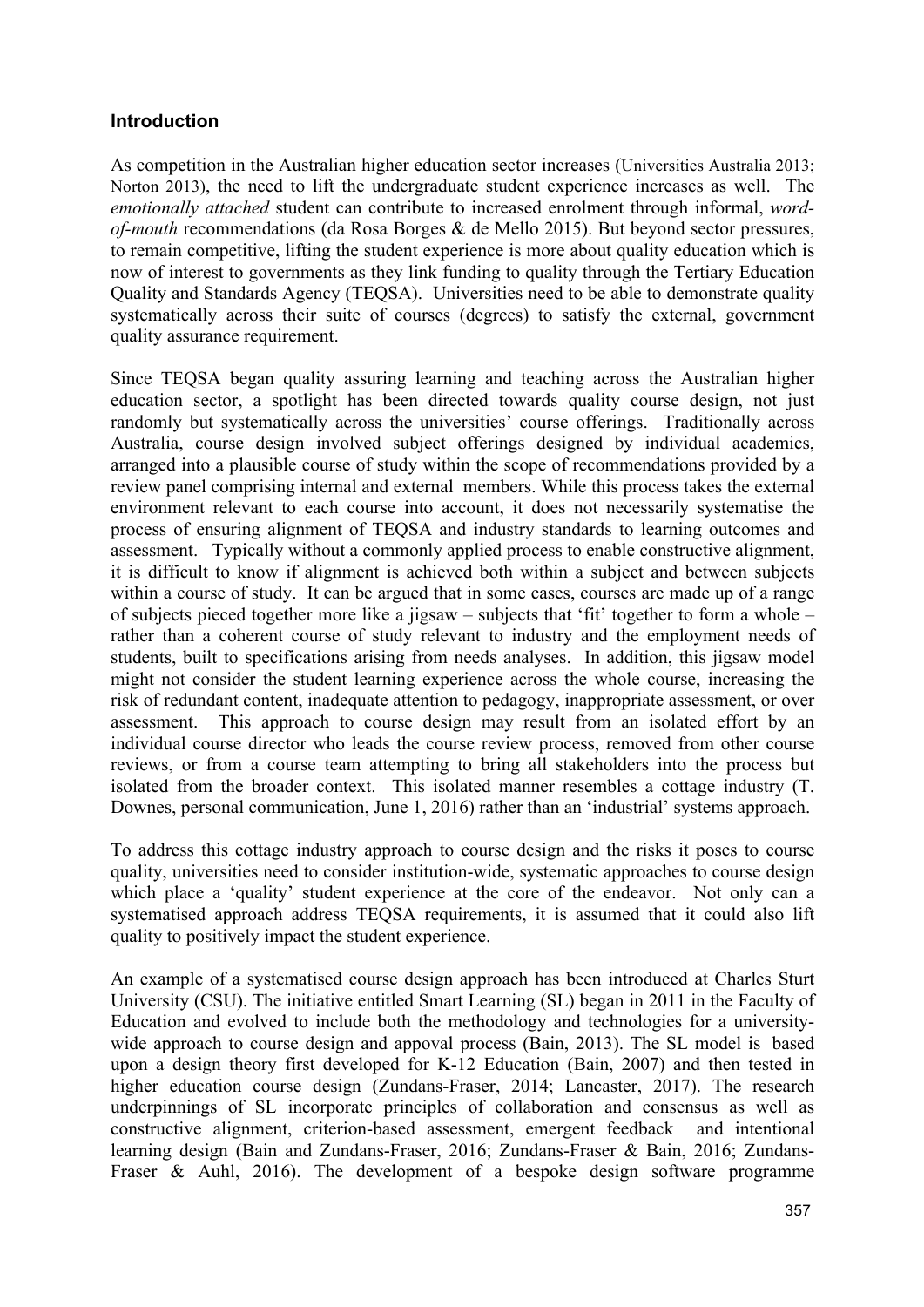*CourseSpace©* enables transparent and informed backward course design. The software comprises design components that enable a team to collaboratively create and evaluate a course, and submit the course for internal accreditation. It is a dynamic tool that enables building course components, mapping and asynchronous feedback at all stages of the process and facilitates the active engagement of all stakeholders. Examples of the application of the tools including their approach to learning analytics and feedback are described in Bain and Drengenberg (2016), Bain and Zundans-Fraser (2017), Zundans-Fraser, Hill and Bain (2017) and Auhl, Gainsford, Hill & Zundans-Fraser (2017).

The system and process were piloted over 2012-2013 with the review and major reconstruction of the Bachelor of Education (Early Childhood and Primary), working with both faculty and school level academics to test the concept, and trial the software tool, *CourseSpace©*. It is expected that by the end of 2018, undergraduate courses with 80% of student load will have been reviewed using this systems approach. The expectation is that a systematic design process will positively impact student engagement, hence their overall educational experience (Kahu, 2011), requiring that institutions "intentionally design all curricula and co-curricular activities to activate student motivation, build academic skills, promote discipline and student identity, and develop student's self efficacy"(Shaping the  $21<sup>st</sup>$ Century: Student experiences at regional universities, n.d.) which will be measured through the Student Experience Survey (SES).

This paper argues for an institution-wide, collaborative approach to course design which frames a fluid, creative design process within a construct of aligned learning outcomes, student learning experiences and assessment in order to lift quality and provide a foundation for an improved student experience at CSU. Using the experience of the Bachelor of Physiotherapy as a case study, this paper will argue for the adoption of a collaborative systems approach to design on the basis that such a process affords the opportunity for collaboration, critical feedback and consensus building; the inclusion of interdisciplinary perspectives; the constructive alignment of standards, learning outcomes and assessment; and a design integrity across and within subjects from design to development through to delivery.

## **Literature Review**

This section will briefly review the literature relevant to collaboration and backward design in the construction of higher education programs, as these principles underpin the CSU course design process.

The issue of quality courses, teaching and learning in higher education has become a global phenomenon over the last decade (Ho, 2000). In the Australian context, this need for quality resulted in the establishment of the Tertiary Education Quality and Standards Agency (TEQSA) in 2011, as a result of the *Bradley Review of Australian Higher Education* (Bradley, Noonan, Nugent & Scales, 2008). While TEQSA is responsible for the ongoing review and accreditation of tertiary institutions, ongoing research programs aimed at enhancing the quality of learning and teaching in higher education settings have been initiated, both nationally and internationally (Henard  $& Roseveare, 2012$ ). Additionally, the need for theory to underpin "substantive and sustainable curriculum reform" (Bain & Zundans-Fraser, 2016, p. 4) has become the focus for a number of researchers.

#### **Collaboration**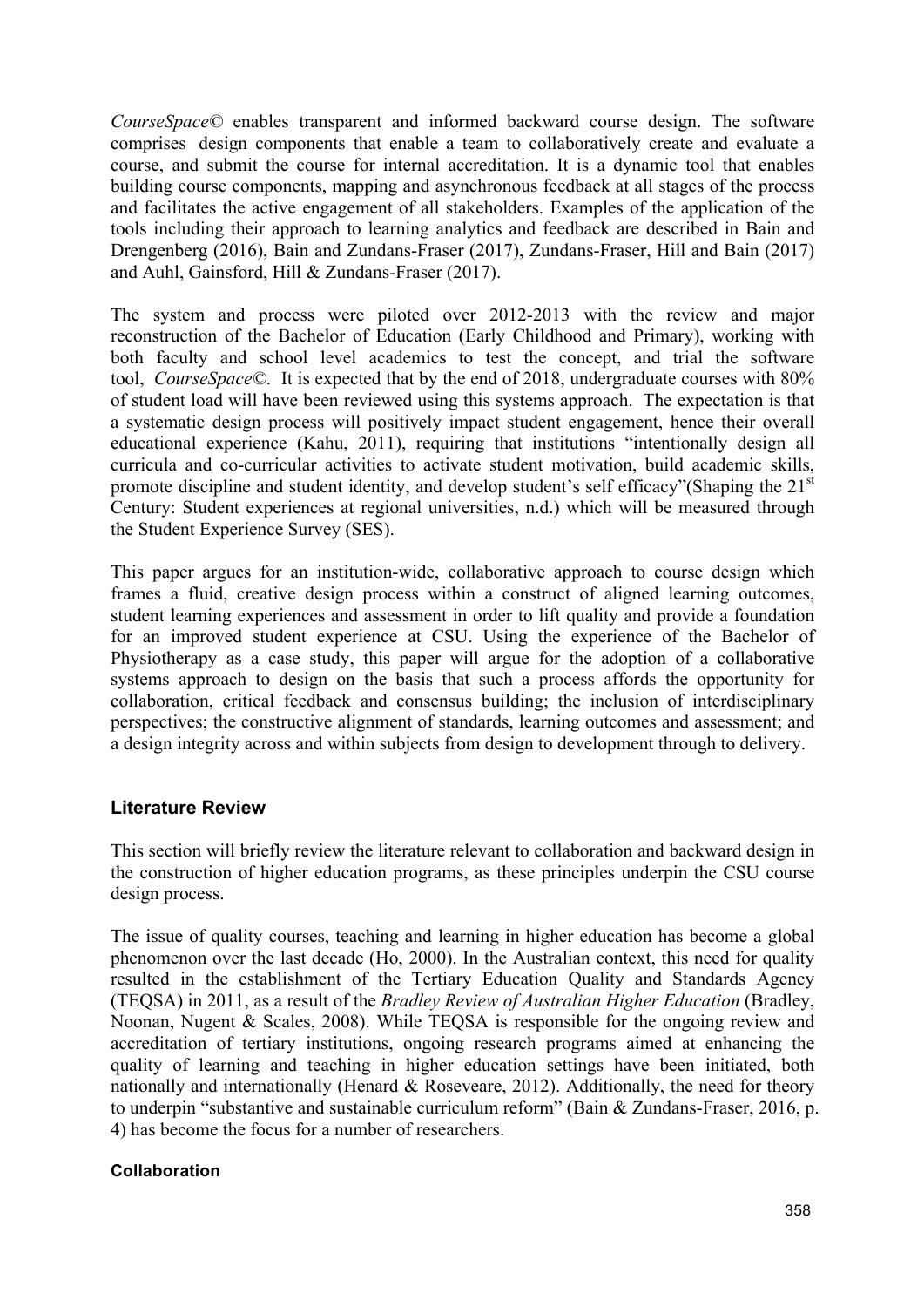The importance of collaboration between academics in developing quality courses is described by Zundans-Fraser & Bain (2015), while Chao, Saj & Hamilton (2010) recognise the need to extend this and for collaborative groups to provide different sources of expertise in a process where there are different drivers (such as the need for online delivery) at play within the higher education sector. Friend  $& Cook$  (2013) describe a collaborative style as having a number of defining characteristics including being voluntary in nature; requiring parity among participants; being based on mutual goals; involving shared responsibility for participation and decision making; sharing resources; and sharing accountability. Multidisciplinary collaborations are a common theme in much of the literature focussed on driving improved quality in higher education (Henard & Roseveare, 2012; Zundans-Fraser, 2014).For collaborative groups to be successful in higher education, the capacity to build respectful and trusting relationships is essential (Daniel, Auhl & Hastings, 2013). Such relational trust has a number of dimensions described by Edwards-Groves, Grootenboer & Ronnerman (2016) as contributing to a culture where individuals value working with others toward a common end point. These dimensions of interpersonal trust; interactional trust; intersubjective trust; intellectual trust; and pragmatic trust intertwine to create a collective intelligence. In selforganising systems, this pooling of ideas from individuals allows participants to "transcend their individual capacities" (Bain, 2007, p. 42). Despite, however, widespread recognition that collaborative practice carries significant benefits "teachers in universities continue to work largely in isolation" (Bain & Zundans-Fraser, 2016, p. 5). In the context of CSU, it was determined that any systems approach to design needed to be collaborative in nature in order to drive quality consistently across the university.

Application of theoretical frameworks to course design has provided guidance and direction in ensuring a consistent approach to the processes required. Bain (2007) describes six key theoretical principles from the fields of self-organisation and complex adaptive systems to help organisations in this work. These six principles are: simple rules; embedded design; emergent feedback; similarity at scale; dispersed control; and common schema. For the purposes of this paper, dispersed control and emergent feedback are the foci. Dispersed control provides the capacity for all agents involved in an enterprise to fully share in both the development and ownership of the enterprise. It allows for the collective intelligence within a group to emerge and for bottom-up feedback to occur (Bain, 2007). This emergent feedback allows the system to talk to itself, informing the next stage of evolution (Pascale, Millemann & Gioja, 2000). Thus, in educational contexts, self-organisation can be applied in the development of approaches that encourage change and adaptation through feedback, ensuring bottom-up solutions to needs and problems (Bain, 2007). Problem solving can occur collaboratively, through the collective intelligence within a group, providing solutions that reflect the capacities of the group rather than an individual.

## **Backward Design**

SL incorporates the concept of backward design explicated by Wiggins & Tighe (2005) for school based education, as a way of achieving better outcomes for school students in the context of standards based education. Recognising the impact of external standards, and the expectation of improved results and tangible evidence of student achievement in a climate of accountability, they described a major cognitive shift in how teachers needed to consider their planning and teaching. Learning, evidenced in student output, was the focus of backward design rather than teaching which was the conventional focus of thinking when planning for learning.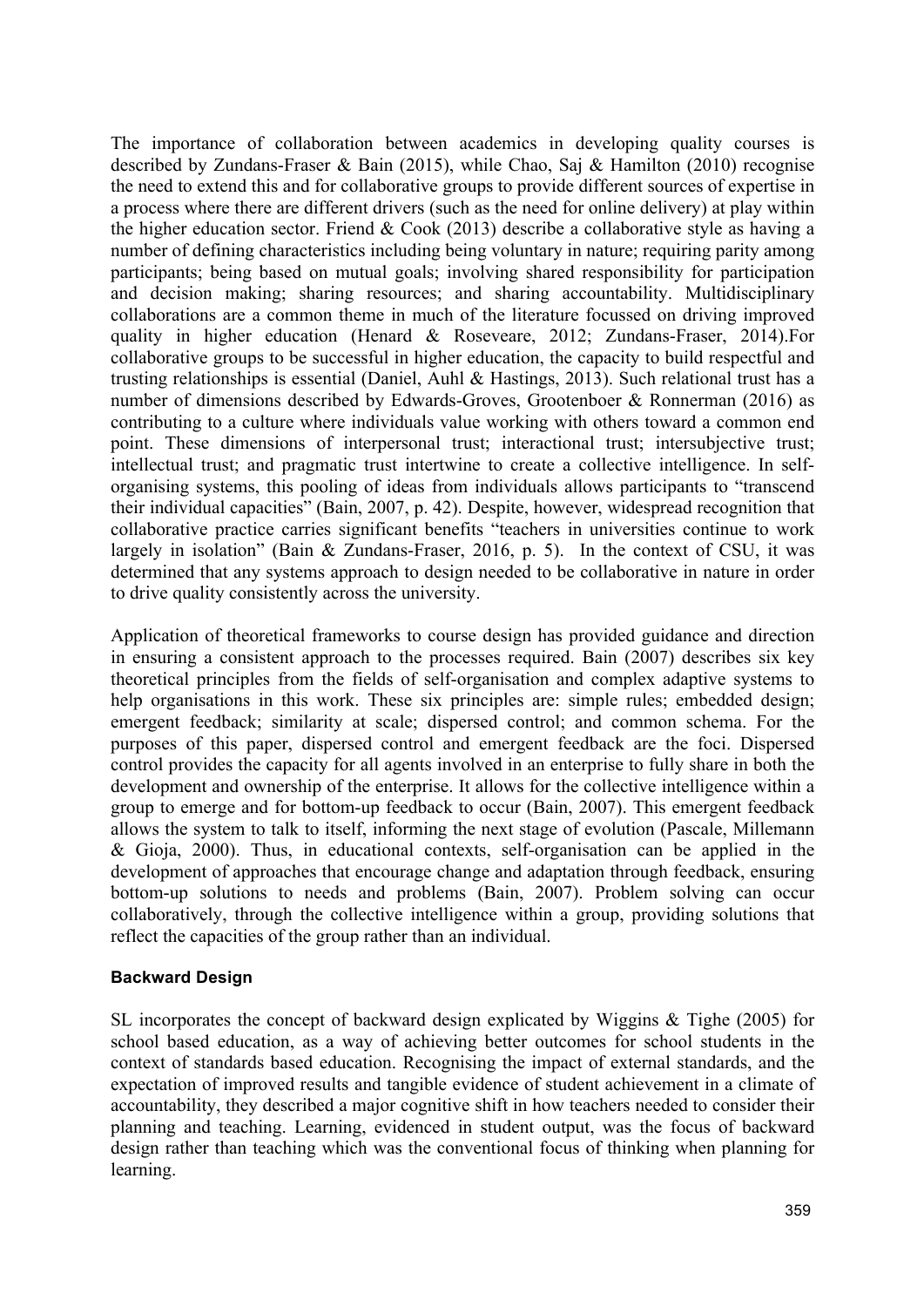Backward design is an intentional, informed, contextual process focussed in 'big picture' outcomes (Wiggins & Tighe, 2005). It systematically maps a clear pathway to specific and explicit learning goals, positioning a range of experiences and opportunities along the pathway to support learners to successfully complete assessment tasks that demonstrate achievement of the goals. The design team defines the standards to be achieved and articulates the evidence required to demonstrate successful achievement (Mowatt, 2010). They then must consider and describe the assessment practices and tasks that will provide this evidence. This includes defining what will be assessed, and understanding how this connects to the goals. Careful consideration of the appropriate learning experience, content and opportunities to enable successful student completion of the assessments is undertaken and connections are identified.

Throughout the process, the various components are revisited so that the links between outcomes, assessments and activities are embedded in the design. The pathways that will support students to acquire understanding of concepts and their application in the real world are defined. This is the strength of the backward design approach to curriculum design (Emory, 2014; Wiggins & Tighe, 2005). Students know where they are heading as they learn. The end is always in mind and visible.

Graduates of today's higher education institutions will enter a world where knowing is not enough. They need to understand, apply and critically analyse the abundance of knowledge that is in their world. There is a demand for a greater clarity of outcome. The process of higher education course design for professional learning needs to be transformed to ensure an overall learning experience, authentic for the professions, that connects theory and practice in a concrete way (Emory, 2014; Gaff, 2011). Backward design allows for layering, whereby student achievement at both subject and course level can be described (Mowatt, 2010). Each subject defines its particular goals and includes assessments and learning experiences designed to meet these goals, while concurrently having a clear place in the design overall of the course. Subjects scaffold, connect and build student knowledge and skill, providing for evidence of the achievement of the course goals. Both Emory (2014) and Graff (2011) describe situations where backward design provided for students in nursing and teaching respectively, the deep knowledge and understanding of their undergraduate content that enabled them to apply, adapt and innovate in the workplace. Both expressed a key strength of backward design as an intentionality that resulted in 'deliberate connections between student outcomes and course structure, content and delivery methods' (Emory, 2014 p. 123).

## **The course design process**

This intentionality is reflected in the introduction of the CSU university-wide course design process that is iterative, with collaboration and feedback as its central tenets. Figure 1 contextualises this course design process in the broader learning and teaching cycle. In the *selection and preparation* stages, course performance and market analysis inform the initial planning, including the formation of a course design team. A Course Design Lead facilitates the team throughout the design process in the role of curriculum consultant. Teams are oriented and equipped through professional development to create clear goals and plans for the collaborative design process.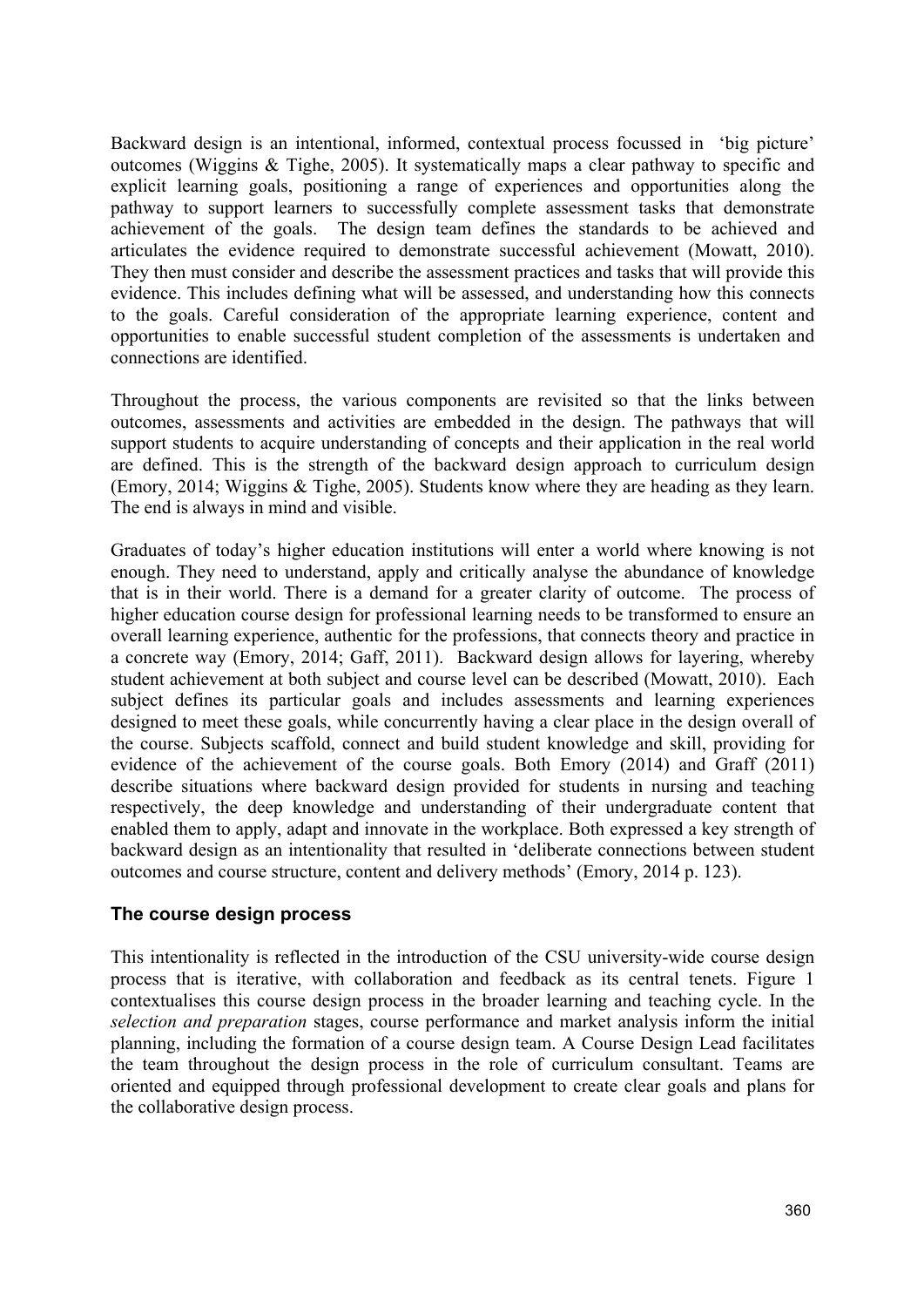#### **Figure 1: The course design process**

In Design Phase 1, 'Baseline' includes a deep analysis of the strengths, needs, drivers and risks to the course, and an articulation of shared commitments for the design. A conceptual model is created to illustrate the structure and elements of the course. The team interrogates the criteria that drive the course including professional standards, CSU's distinctive graduate learning outcomes (GLOs) and AQF standards to form a unique integrated set of standards as a point of reference for the ensuing design. 'Products' broadly describe the evidence that students will demonstrate and produce during the course to show they have achieved the standards. The products form the framework for the development of authentic and explicit assessment tasks.

In Phase 2, individual academics develop assessment tasks in a transparent and collaborative manner that results in the development of an assessment map for the course prior to subject development. The process supports the building of high quality criterion-referenced and standards-based assessment items aligned to the products and therefore, the standards. The assessment tasks are mapped to subjects and subject learning outcomes to ensure constructive alignment.

Modules within individual subjects are developed in Phase 3, to address the needs of assessment tasks. These are a planned set of learning events that specify evidence based pedagogy and delivery strategies, as well as content and resources. Modules describe the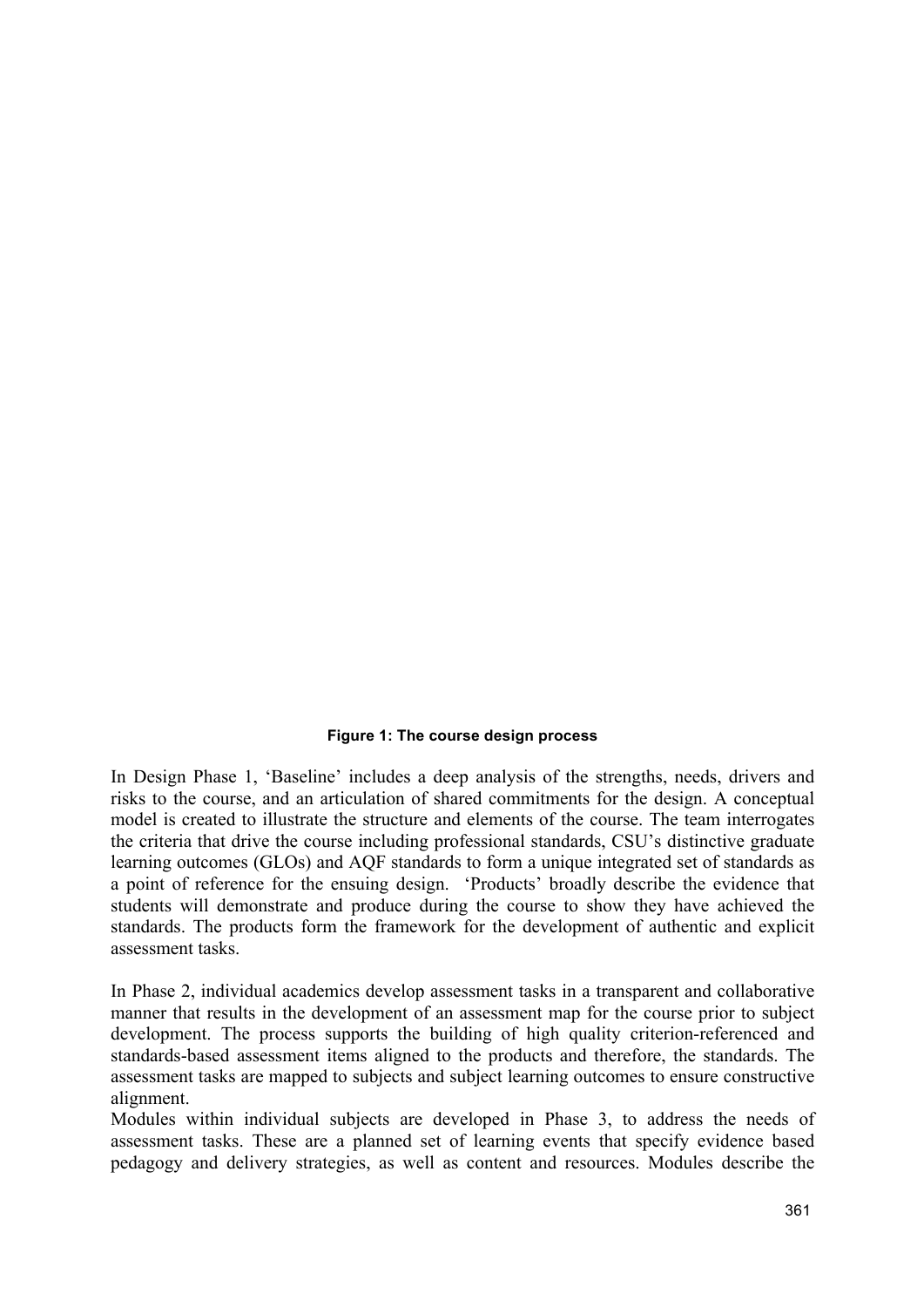content and learning experiences that will enable students to successfully complete the assessment tasks and achieve the course standards (learning outcomes).

At the completion of each design phase the course is submitted for formative approval through governance processes. Approval requires evidence of feedback gathered from a diverse range of academics in an iterative cyclical process. Team members and other stakeholders provide feedback through a series of Likert scale questions that address the quality of the design component, constructive alignment, strengths and needs, and comments that make recommendations. The Course Director collates and analyses the feedback, reports back and if needed, seeks further feedback. This process generates ongoing focussed conversations with stakeholders about elements of the course and its design. CourseSpace© affords a collation and visual representation of the feedback that informs the governance process.

## **The review of the Bachelor of Physiotherapy**

The former Bachelor of Physiotherapy at CSU was aligned with the Australian Standards for Physiotherapy (Australian Physiotherapy Council, 2006). The four year, face-to-face course was predicated on a medical health model; skills focused with an emphasis on students being deemed competent in the clinical domains of Physiotherapy practice. It comprised all core subjects with one unrestricted elective. The curriculum was informed by clinical subjects and comprised elements of problem based learning, to enable the development of skills in reflection, clinical reasoning, teamwork and leadership. Some of the assessment tasks, however, allowed students to achieve a passing grade with only a superficial level of engagement with the subject content. Subjects in the course were designed in relative isolation and ongoing staffing changes in the course team negatively impacted the process of subject review and development. Subjects and assessments were vulnerable to modification by individual subject coordinators, without due regard and respect for the consequent impact upon other subjects and the course as a whole.

The stimulus for course review was precipitated by publication of the Physiotherapy Practice Thresholds Australia and Aotearoa New Zealand, in 2015. Additionally, internal drivers at CSU focused attention on the need to implement the CSU course design process, align course and subject level outcomes with the CSU GLOs; implement policy initiatives in 'Indigenous Australian Content in the Curriculum' and 'English Language, Literacy and Numeracy' (ELLaN). CSU's Student Experience Survey (2014-2016) data also identified the need to improve the authenticity and relevance of assessment tasks. In contrast to the previous set of professional standards, the new 'Practice Thresholds' focus more on the role of the physiotherapy practitioner and personal attributes rather than the development of competency through the acquisition of technical skills. A key aspect of the 'Practice Thresholds' is cultural competence, requiring a "holistic client-centred approach to practice" (Australian Physiotherapy Council, 2015 p.10). The primary aim is to develop graduates who will seamlessly integrate physiotherapy discipline-specific knowledge with a social and cultural conscience, in essence, to develop physiotherapists with a different world view. The aims and outcomes for the new course represent the development of the undergraduate student as a holistic practitioner with a socio-cultural perspective on health and wellbeing. Subject outcomes have been designed to direct the students' attention to person-focused practice.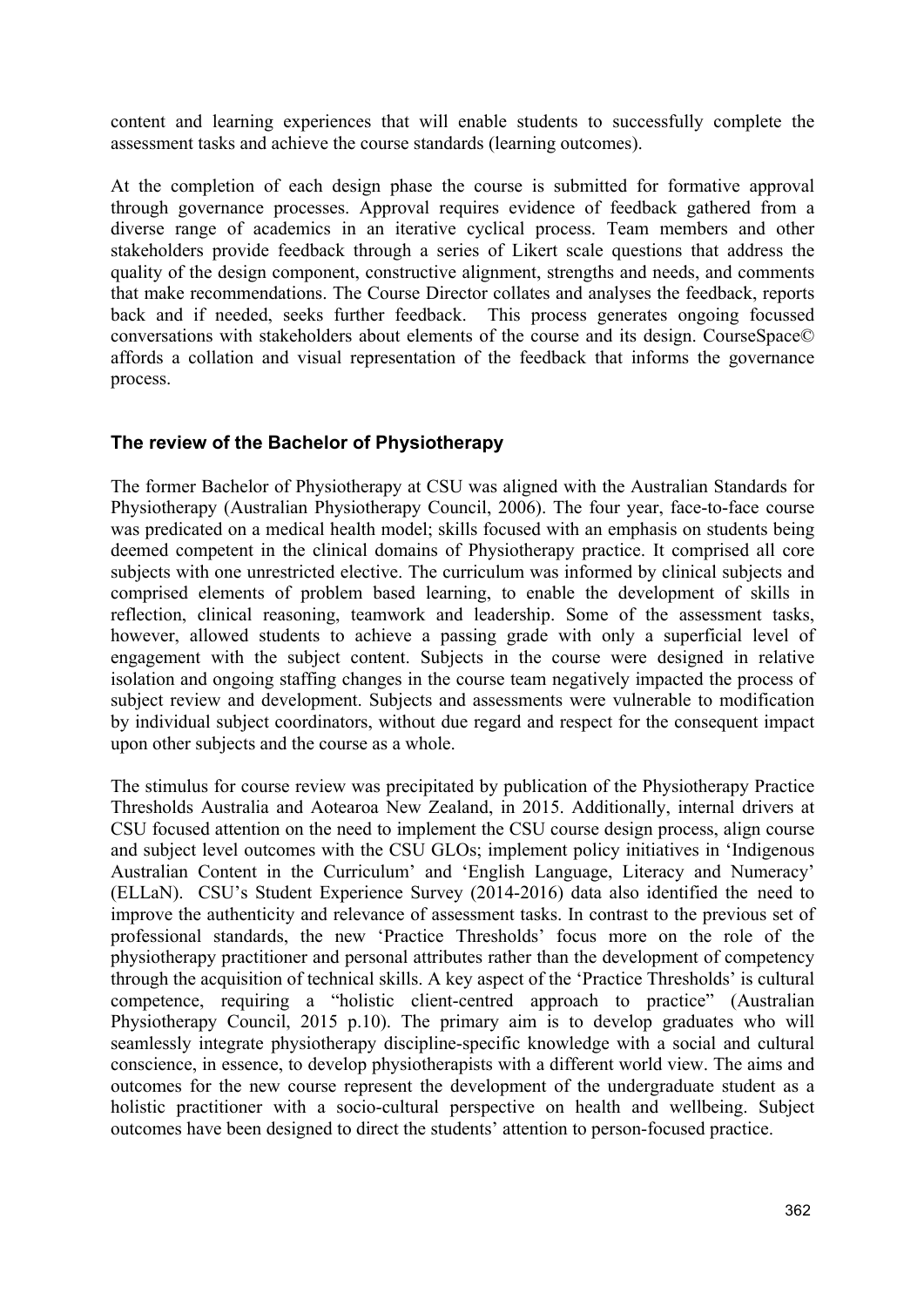The Physiotherapy course team had a core and extended group. The core group involved the Course Director, Discipline Lead, four Physiotherapy academics, Course Design Lead and an Educational Designer. The extended group involved Physiotherapy academics and depending on the task, experts such as Library or Academic Skills advisers. The course team was fully engaged with the process of curriculum review, viewing it as an opportunity to collaborate and to take ownership of the course. Many of the staff had no prior experience of course review and therefore approached the process with naive enthusiasm. A strong sense of responsibility for the course, from the Physiotherapy course team, enabled a strengthening of relationships between staff at geographically distant campuses. This capacity building of the course team as a consequence of the course review process, is a tacit outcome which is important to articulate. It is testament to the motivation of the academics in the course team under cohesive leadership of the Physiotherapy Discipline Leader and the Course Director. The allocation of workload, with clear outcomes and deadlines, enabled space for creative course design. Another vital element to achieving success is the close working relationship between the Educational Designer (ED) and academics in the course team. This collaboration through course review enabled academics to better understand the pedagogical expertise of the ED and to value their different perspective on constructive alignment, assessment design, and the development of marking criteria.

Interdisciplinary collaboration is an important feature of this approach to course review, permitting new perspectives on the knowledge, skills and attributes required for an entry-level Physiotherapist. The curriculum design process was strengthened through collaboration with academics in the School of Indigenous Australian Studies (SIAS) and a range of academic GLO advisers, who contributed expertise in a broad range of domains: Academic Language, Literacy and Numeracy; Digital Literacies; Ethics; Global Citizenship; Indigenous Cultural Competence; Information and Research Literacies; Lifelong Learning; Professional Practice; Sustainable Practice. Working with academics external to the course team/School/Faculty assisted the Physiotherapy academics in understanding HOW to scaffold students' learning through the constructive alignment of authentic assessment tasks, learning outcomes and subject content. This is illustrated well in relation to Indigenous Australian content. Through the development of relationships with Indigenous academics, the non-Indigenous Physiotherapy academics were able to appreciate more clearly, the importance of establishing respectful partnerships and the cultural competency journey. This knowledge informed the review of subject learning outcomes and assessment task design, and illustrates the value of authentic engagement in the course review process. Course review is a mechanism to enable action and implement change; interdisciplinary collaboration is crucial to ensure that a course team embraces new ways of seeing and doing.

Implementation of university policy at the School and Faculty level, also enabled opportunities for interdisciplinary conversations which informed the course review for example, the English Language, Literacy and Numeracy (ELLaN) Policy. New relationships were developed between academics in the Physiotherapy course team and academics in the Division of Student Learning through subject development work. The value of these interdisciplinary relationships extends beyond the official course review period and is evidenced by ongoing collaboration which continues to build capacity in the Physiotherapy course team. Staff have extended their knowledge and skills in assessment task design and articulating learning outcomes, which will result in an improved experience for students. At a Faculty level the course review process enabled collaboration between Course Directors, Heads of School, the Faculty Executive and the Division of Student Learning. These Faculty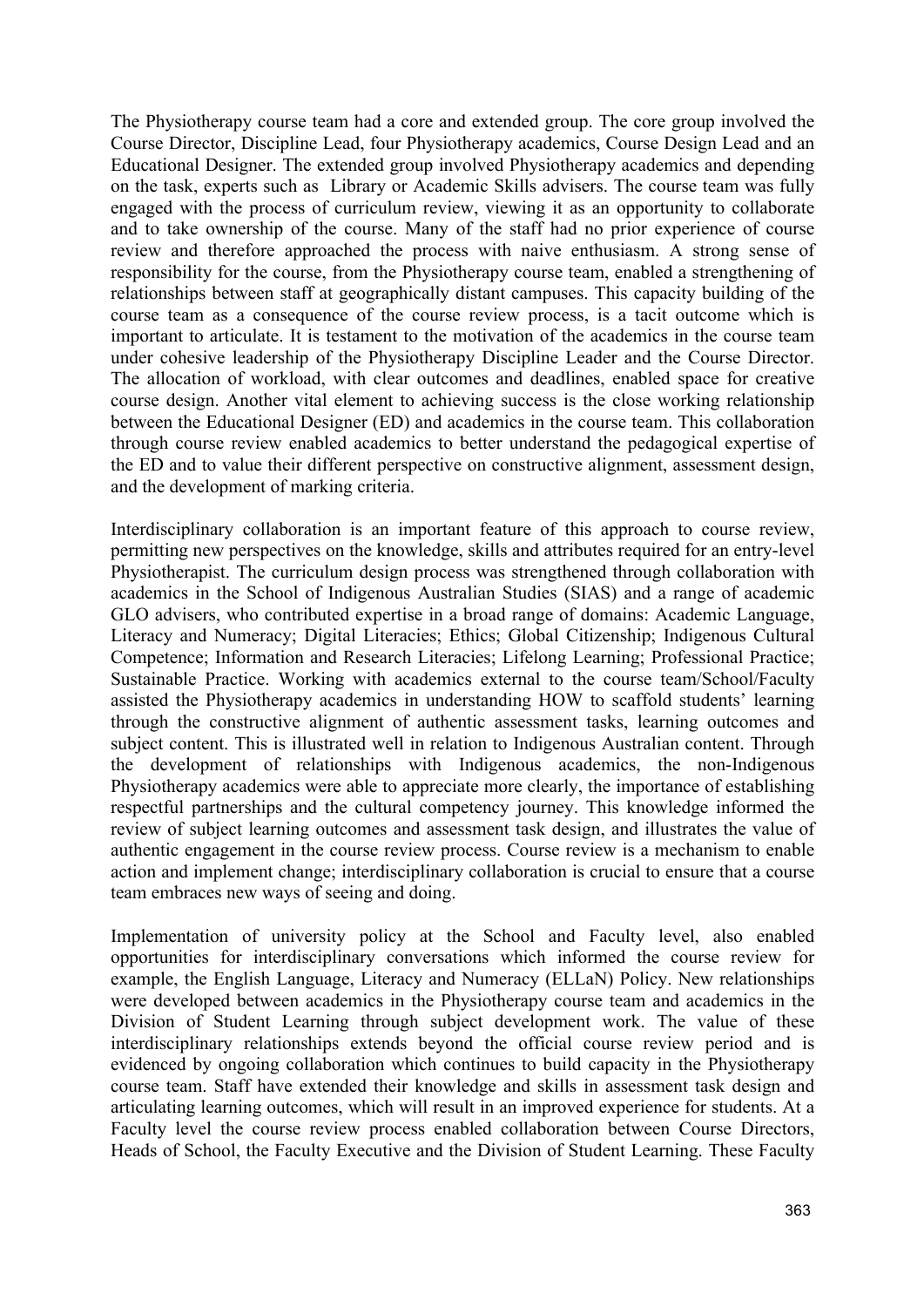level discussions are an important adjunct to the work of academics in the School, to share examples of good practice and to provide feedback on the logistics of policy implementation.

A guiding principle for design of the course was the development of a set of subjects – PHS100 – Introduction to Physiotherapy Clinical Practice, PHS250 – Evolving Physiotherapy Clinical Practice, PHS350 – Integrated Chronic Health Condition Management and PHS403 – Rural and Remote Physiotherapy – referred to as 'the spine'. These key subjects scaffold problem-based learning through the course, facilitating students' learning of discipline specific knowledge in the broader socio-cultural health context. The shift to emphasise person-focused practice in the course has stimulated creativity in assessment design. Collaboration with media services has enabled the production of online learning resources for PHS100 – interviews with Physiotherapy practitioners to enable student reflection on practice and possible career trajectories. Opportunities to host yarning sessions with Aboriginal Elders local to each campus, is a mechanism to engage students with Indigenous Australian issues and to facilitate personal journeys towards cultural competence. Careful scaffolding of Indigenous Australian learning outcomes and subject content in the course enables students to first understand their own culture before they engage with learning about other cultures and the factors affecting health and wellbeing. PHS403 as the final subject in 'the spine', defines the whole physiotherapy course. This capstone subject comprises a collaborative project with Aboriginal and Torres Strait Islander peoples and their communities, enabling exploration of the socio-cultural, environmental and political determinants of health, and facilitating culturally safe Physiotherapy practice. This community focused and discipline specific project will enable authentic learning in the workplace, which is highly relevant preparation for Physiotherapy graduates who will practice in regional, rural and remote locations in Australia.

Having completed the review, the course team have been reflecting on the experience and have noted the following positive outcomes and challenges. The process of collaborative decision-making during course review was positive and has broken down some of the barriers which can be built around individual subjects. Through the series of open discussions about the purpose of the course and the overarching aims and outcomes, academics became less protective about the subjects they coordinated and every member of the course team contributed to constructive alignment of the individual parts to form the whole. Collaboration with, and feedback from, colleagues external to the Physiotherapy team enabled new perspectives on the course and constituent subjects. For example, inclusion of the advisor for Academic Literacy, Learning and Numeracy provided an important stimulus for academics to consider how individual subjects would serve to scaffold the students' skills in academic reading and writing. Development of these foundational skills through a course may be at risk of being taken for granted and not made explicit by a team of academics with a primary focus on disciplinary knowledge and skills.

One of the challenges to effective course review and curriculum design is the amount of time required for staff to participate in meetings and to engage in the iterative process of drafting, editing and re-writing at each stage of the process. The course team approach requires workload allocation and an understanding by Heads of School of the workload requirement in order to ensure that time and opportunity are available to authentically engage in collaboration. Another challenge arising from the experience relates to the issue of security of the carefully constructed assessment items. They are at risk of being modified if individual subject coordinators, or academics new to the staff team, modify assessment items without taking the re-design into consideration. This potential highlights the need to protect the integrity of design. To address this issue there are discussions at university level in relation to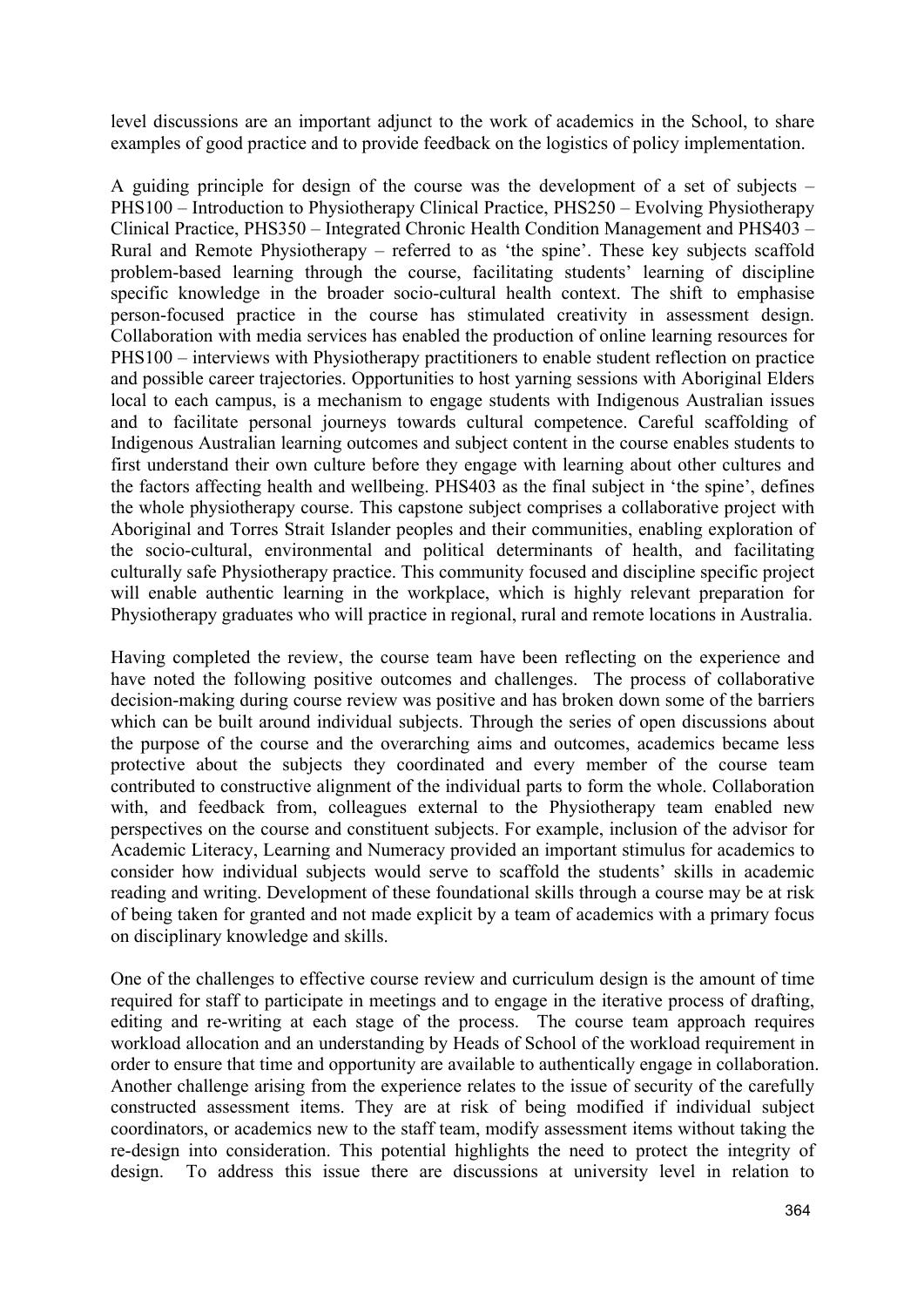governance around integrity of design. The university is preparing to introduce an approval way point prior to delivery to ensure integrity of design.

## **Conclusion**

This study highlighted some clear resonances with the importance of interdisciplinary collaboration, as described in the literature. Individual's different sources of expertise, described by Chao, Saj & Hamilton (2010), contributed to a collective intelligence from their voluntary participation in a process with a common goal. This process allowed the development of a quality course that, through the emergent feedback from a variety of stakeholders, developed not only the necessary professional knowledge, skills and attitudes but also a wider set of graduate attributes.

We consider that the process described in the case study is an approach to meeting the external requirements for professions and or vocations, but that it can also contribute to an improvement in the quality of more liberal arts and general studies degrees to offer students valuable learning for 21<sup>st</sup> century life. Regardless of degree type, working collaboratively as a course design team exposes the connectedness in terms of key issues for all discipline groups and potentially produces different perspectives and ways of aligning learning opportunities. As the team designs a course as a holistic entity, considering the scaffolding between subjects, the connections between content and the over-arching skills that students will achieve, they are laying the foundational learning experiences for graduates who will assimilate knowledge and produce new ways of understanding. The interdisciplinary approach of this course design process opens the possibility for integrated assessments, combined teaching and shared perspectives as the course design team considers the student learning experience holistically. What potentially emerges is a liberal arts, or a professional degree, built on new disciplinary connections, new fields of study and critical analysis of how knowledge has traditionally been perceived. Our world seeks individuals who can challenge existing orders and build new ways of addressing issues. Graduates who are agile in their thinking, able to adapt content and draw connections between divergent ideas and concepts will be able to address multi-faceted problems throughout their working life.

This paper has presented a case study of the Bachelor of Physiotherapy to illustrate the application of the CSU systems approach to collaborative course design using backward mapping. This case study demonstrates a cultural shift away from an isolated, cottageindustry approach in which subjects may function as jigsaw pieces to a collaborative, interdisciplinary approach where the professional standards and graduate learning outcomes set the scene for a backwardly mapped, constructively aligned course design. In addition to the expectation that this approach will contribute to enhance course quality, it has enabled a philosophical shift away from the historical medical model to a holistic social model of health provision. In the words of the Course Director,

The Bachelor of Physiotherapy is now more holistic and addresses issues which are not typically well represented in professional standards such as sustainability and global citizenship. (C. Robinson, Course Director, Bachelor of Physiotherapy personal Communication, August 25, 2016)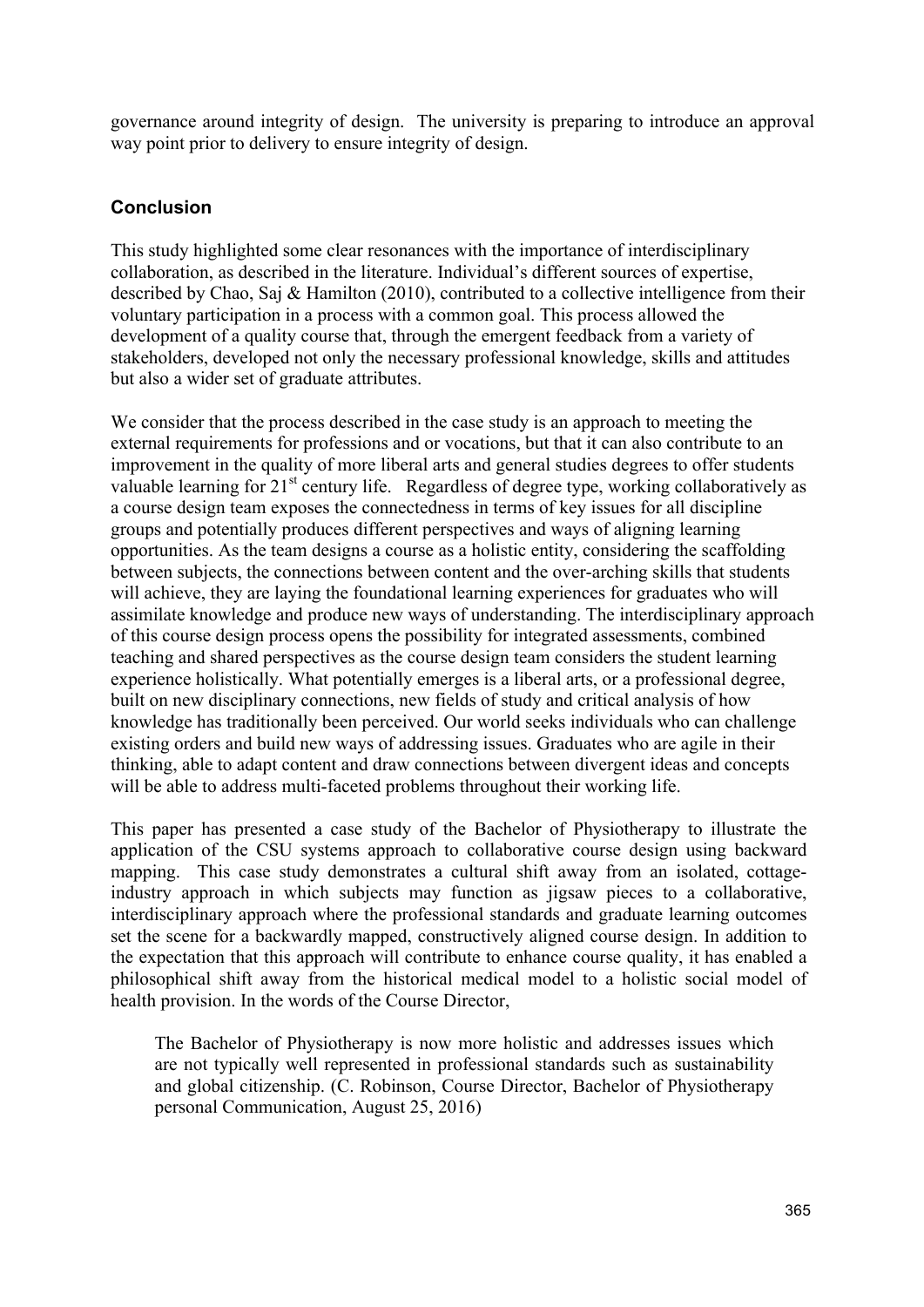#### **References**

- Auhl, G., Gainsford, A., Hill, B., & Zundans-Fraser, L. (in press). "Strong foundations, stronger futures: Using theory-based design to embed Indigenous Australian content in a teacher education programme". In Paul Whitinui, Carmen Rodriguez de France and Onowa McIvor (eds.) *Promising practices in indigenous teacher education*. New York: Springer Education.
- Australian Government Office for Learning and Teaching (2016). *Shaping the 21st Century: Student experiences at regional universities.* Canberra: Australian Government Office for Learning and Teaching.

Accessed from http://shapingtheregionalstudentexperience.com.au/

- Australian Physiotherapy Council (2006). *Australian Standards for Physiotherapy*. Australian Physiotherapy Council, Canberra
- Australian Physiotherapy Council (2015). *Physiotherapy practice thresholds in Australia and Aotearoa New Zealand.* Australian Physiotherapy Council, Canberra
- Bain, A. (2013, February 4). *Smart Learning*. Charles Sturt University. (Commercial in Confidence).
- Bain, A. and Charles Sturt University (2012). Smart Tools (Versions1.0 and 2.0) Copyright © Computer Software. Bathurst, NSW: Charles Sturt University
- Bain, A. (2007). *The Self-Organising School: Next generation comprehensive school reform*. Maryland: Rowman & Littlefield Education.
- Bain, A., & Drengenberg, N. (2016). *Transforming the measurement of learning and teaching in higher education.* New York: Routledge
- Bain, A., & Zundans-Fraser, L. (in press) *The Self-organizing University: Designing the Higher Education Organization for Quality Learning and Teaching.* Singapore: Springer.
- Bain, A., & Zundans-Fraser, L. (2016). *Rising to the challenge of transforming higher education: Designing universities for learning and teaching.* Singapore: Springer Briefs in Education.
- Bradley, D., Noonan, P., Nugent, H., & Scales, B. (2008). *Review of Australian higher education: Final report.*  Canberra: Department of Education, Employment and Workplace Relations.
- Chao, I., Saj, T., & Hamilton, D. (2010). Using collaborative course development to achieve online course quality standards. *The International Review Of Research In Open And Distributed Learning*, 11(3), 106-126. Retrieved from http://www.irrodl.org/index.php/irrodl/article/view/912/1644
- Da Rose Borges, G., & de Mello, S.P.T. (2015). The influence of students attachment in the recommendation of a federal public university in Brazil. *Business and Management Review, Special Issue, Vol4. N5, January 2015, 305-312.*
- Daniel, G. R., Auhl, G., & Hastings, W. (2013). Collaborative feedback and reflection for professional growth: Preparing first-year pre-service teachers for participation in the community of practice. *Asia-Pacific Journal of Teacher Education*, 41(2), 159-172.
- Edwards-Groves, C., Grootenboer, P., & Ronnerman, K. (2016). Facilitating a culture of relational trust in school-based action research: Recognising the role of middle leaders. *Educational Action Research, 24*(3), 369 - 386
- Emory, J. (2014). Understanding backward design to strengthen curriculum models. *Nurse Educator, 39*(3), pp. 122-125
- Friend, M., & Cook, L. (2013). *Interactions: Collaboration Skills for School Professionals* (7th edn). Boston: Pearson.
- Graff, N. (2011). "An effective and agonising way to learn": backward design and new teachers' preparation for planning curriculum. *Teacher Education Quarterly, Summer,* pp. 151-168
- Henard, F., & Roseveare, D. (2012). *Fostering quality teaching in higher education: Policies and practices. An IMHE guide for higher education institutions.* Paris: OECD
- Ho, A. S. P. (2000). A conceptual change approach to staff development: A model for programme design. *The International Journal for Academic Development, 5*(1), 537-547.
- Kahu, E. R. (2011). Framing student engagement in higher education. *Studies in Higher Education, 38*(5), 758 773.
- Lancaster, J. (2017). *The Instantiation of Theory into Practice for Preservice Teachers in Inclusive Education. Unpublished doctoral dissertation.* Charles Sturt University, Bathurst
- Mowatt, R. A. (2010). To begin with the end in mind: backward design in leisure studies. Schole, 25, pp.141-145. NJ: Prentice Hall.
- Pascale, R. T., Millemann, M., & Gioja, L. (2000). *The new laws of nature and the new laws of business.* New York: Crown.
- Wiggins, G., & McTighe, J. (2005). *Understanding by design* (2nd ed.). Upper Saddle River: Association for Supervision and Curriculum Development